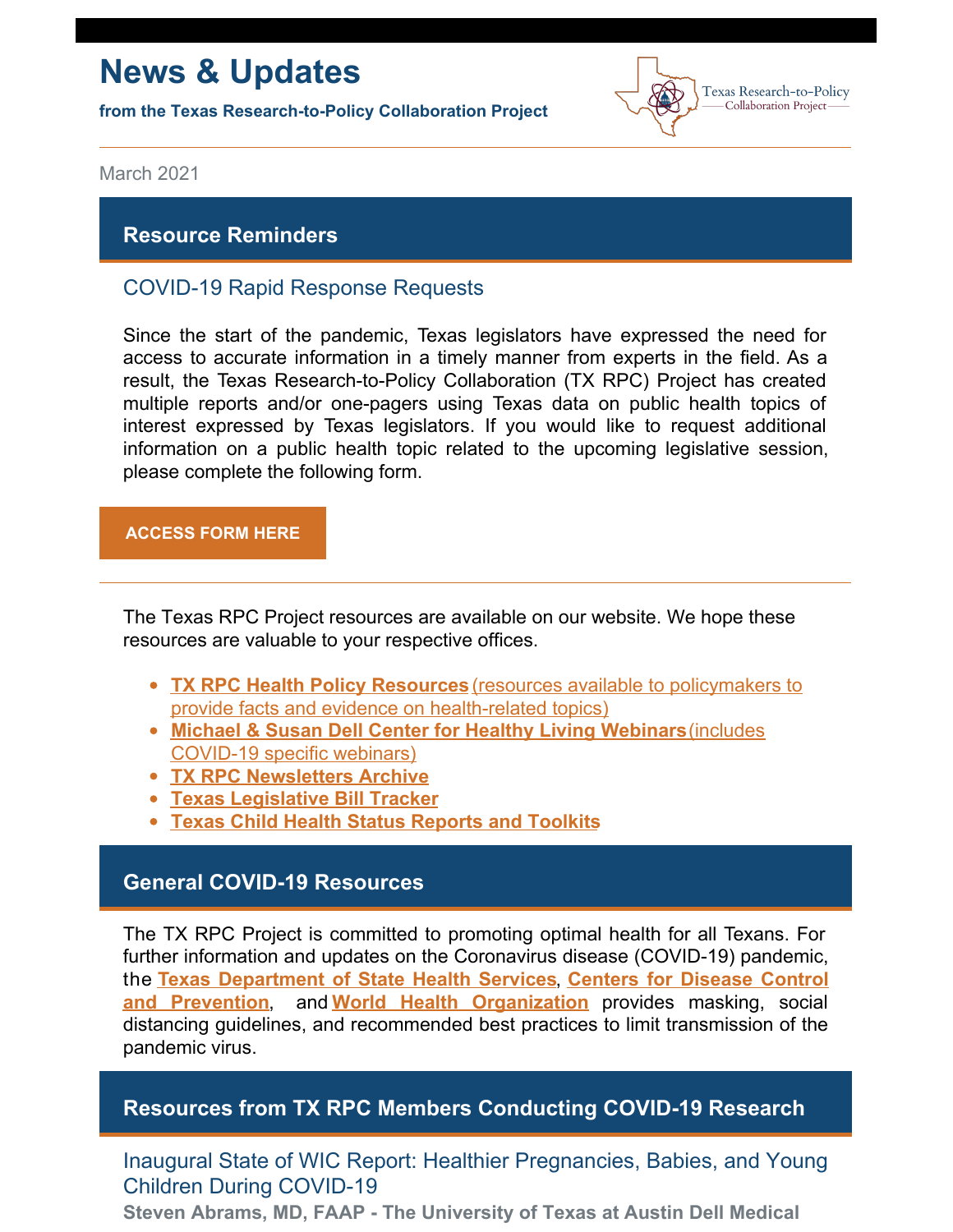#### **School**

TX RPC Network Member Dr. Steven Abrams was quoted in the inaugural State of WIC (The Special Supplemental Nutrition Program for Women, Infants, and Children) Report. "WIC is a critically important program providing nutritional support in the first years of life as well as linkages with healthcare providers. Pediatricians and WIC work closely together to ensure the nutritional needs of children and their families are met, especially now as families face challenges due to the COVID-19 pandemic. This collaboration could be strengthened through better data sharing of health-related information. Both primary care and WIC can be more effective at providing education and services if they are able to easily share information like the patient's weight, length or other measurements, including the blood counts routinely measured during in-person WIC visits."

### **Key Takeaway Policy Recommendations:**

- WIC's postpartum eligibility should be extended to two years to strengthen inter-pregnancy nutrition outcomes.
- WIC's child eligibility should be extended until age six or the beginning of kindergarten to create a seamless transition to school meals.
- COVID-19 flexibilities should be made permanent to allow for remote certifications utilizing video conferencing technology or telephone appointments.

## **READ THE [ARTICLE](https://s3.amazonaws.com/aws.upl/nwica.org/nwica-21-v01r08-2.pdf) HERE**

# Untreated Maternal Mental Health Conditions in Texas: Costs to Society and to Medicaid

**Mathematica, Texas Care for Children, St. David's Foundation**

Mathematica, in collaboration with Texans Care for Children and St. David's Foundation, released a report showing the high cost of Texas failing to address postpartum depression and other maternal mental health challenges. The report found that for one year of childbirths in Texas , failure to treat maternal mental health conditions creates an estimated \$2.2 billion in societal costs from conception through five years postpartum. The largest costs are productivity losses (\$610 million), child behavioral and developmental disorders (\$556 million), maternal health expenditures (\$445 million), and preterm births (\$372 million). The report explains maternal mental health conditions are one of the most common complications of pregnancy and childbirth, affecting families of all backgrounds. However, the report shows that Texas families of color — especially Black families — are disproportionately affected, with untreated maternal mental health conditions affecting an estimated 19% of Black moms in Texas, compared to 15% of Hispanic moms and 12% of White moms.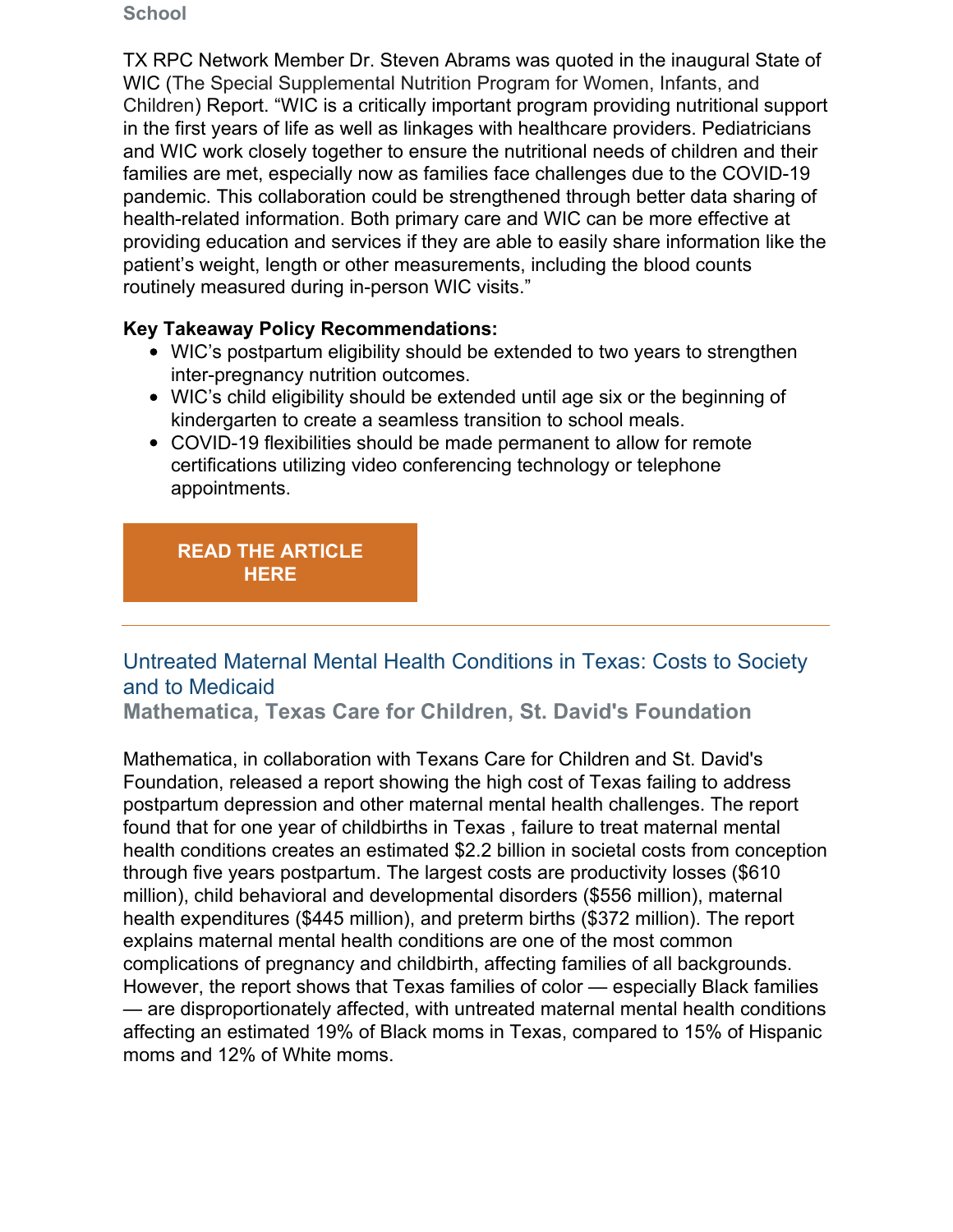# Untreated maternal mental health conditions are costly and have multigenerational consequences.



Maternal mental health conditions account for an estimated \$2.2 billion in societal costs for all births in 2019, from conception through five years post-delivery.

#### **Key Takeaways:**

- Texas mothers' lack of access to health insurance is a significant barrier to screening and treatment, especially since Texas is one of the few states that ends Medicaid insurance for mothers two months after pregnancy.
- Several lawmakers have filed bills this session at the Texas Legislature (**[SB218](https://capitol.texas.gov/BillLookup/History.aspx?LegSess=87R&Bill=SB218)** & **[SB428](https://capitol.texas.gov/BillLookup/history.aspx?LegSess=87R&Bill=SB428)**) to extend that health insurance from 2 months to 12 months.

**READ THE [REPORT](https://txchildren.org/posts/2021/3/3/report-untreated-maternal-mental-health-conditions-cost-texas-over-2-billion) HERE**

# **Highlights from TX RPC Members Conducting COVID-19 Research**

## Doctors Answer Houstonians' COVID Questions

**Shreela Sharma, PhD, RDN - UTHealth School of Public Health in Houston**

TX RPC Network Member Dr. Sharma answered listener questions about the COVID-19 vaccine on Houston Public Media's Town Square. During the town square, listeners were provided more clarity and answers about COVID vaccine reactions and vaccine distribution in the Greater Houston area and in neighboring cities and counties. Guests in the episode include officials from Missouri City and Montgomery County and doctors from Baylor College of Medicine and UTHealth SPH.

- **Q:** Why are people concerned with getting the COVID vaccine?
- **A:** People are concerned with getting the vaccine due to wondering if the vaccine works or not and the side effects of the vaccine. For Pfizer and Moderna, both vaccines are effective in reducing the severity of getting COVID. We do not have adequate data on transmission, so hand washing and mask wearing is still important.
- **Q:** My daughter is a type 1 diabetic but only type 2 diabetics seem to qualify for the vaccine.
- **A:** If there is a question regarding eligibility, especially for pre-existing health conditions, you should to talk to your doctor first. The vaccine triggers an immune response, so the patient response might be different.

### **LISTEN TO THE [INTERVIEW](https://www.houstonpublicmedia.org/articles/shows/town-square/2021/02/04/390783/a-new-vaccine-hub-is-open-in-missouri-city-plus-doctors-answer-houstonians-covid-questions/?utm_source=rss-town-square-article&utm_medium=link&utm_campaign=hpm-rss-link)**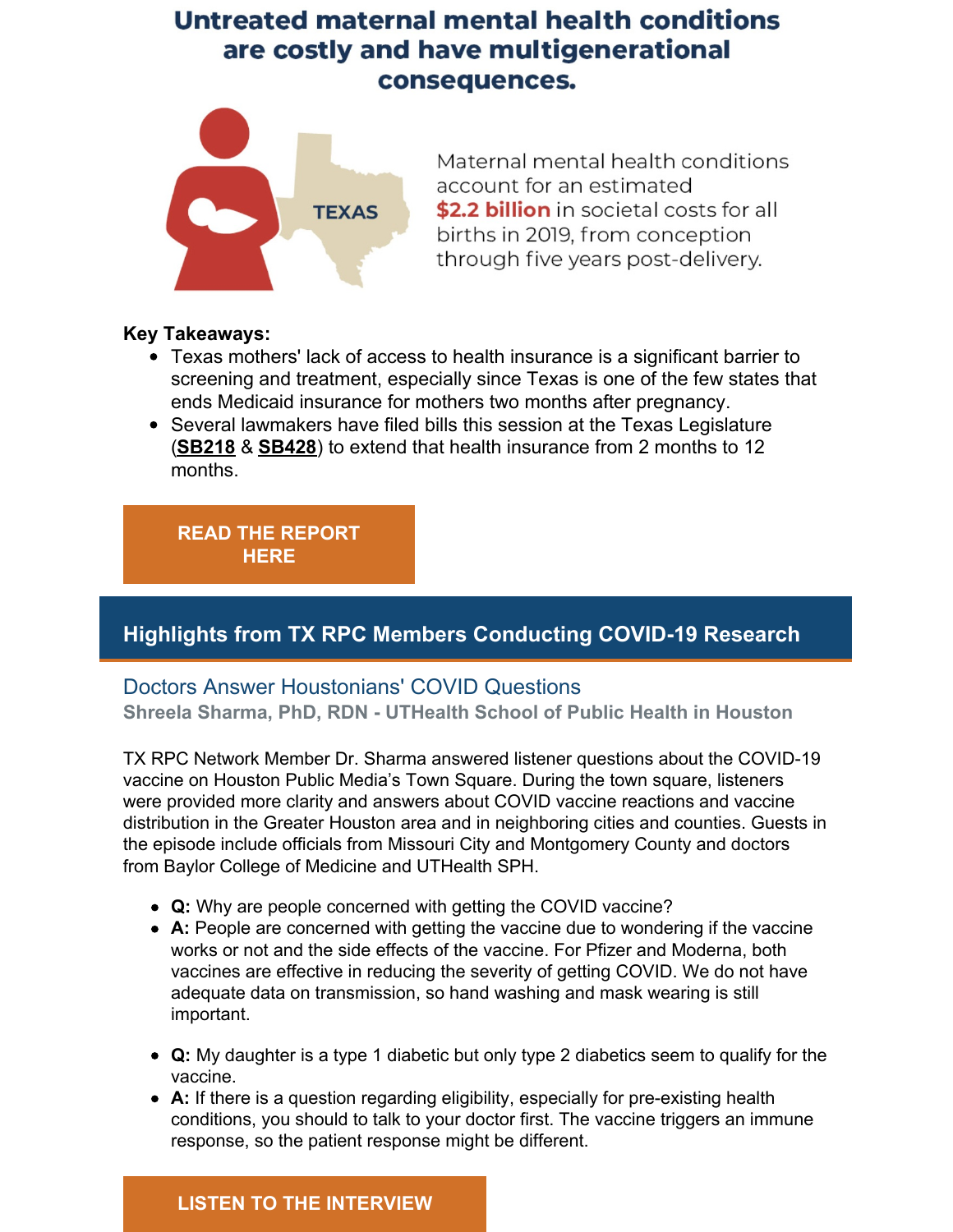# Houston-area COVID vaccine and testing sites reopen following worst of Texas winter weather

**Catherine Troisi, PhD - UTHealth School of Public Health in Houston**

TX RPC Network Member Dr. Troisi was interviewed by KHOU-TV Channel 11 about a delay in vaccinations due to the 2021 Winter Storm Uri. "Because of the weather, the people who are doing vaccines and testing couldn't continue, which puts us back a week or so," Dr. Troisi said. There may also be a rise in cases related to COVID-19 being on the back burner for many dealing with the impact of the winter storm.

#### **Key Takeaways:**

- Texas Winter Storm Uri did impact shipments of some vaccines.
- Health officials say second dose COVID-19 vaccines can be given up to six weeks after the first dose and still be effective.
- To sign up for free COVID-19 vaccinations through Harris County Public Health, please visit vacstrac.hctx.net/landing or call (832) 927-8787.

#### **READ THE [ARTICLE](https://www.khou.com/article/news/health/coronavirus/vaccine/covid-vaccine-testing-sites-reopen-in-houston-texas/285-5f2feca7-4302-4ca6-8c28-aca0fd79cd00) HERE**

# Black Austinites have been hit hard by the pandemic, and the 'fight' continues for equitable vaccine distribution

**Dennis Andrulis, PhD, MPH - UTHealth School of Public Health in Austin**

TX RPC Network Member Dr. Andrulis was quoted in Austonia magazine about health equity and ensuring that vulnerable communities have access to the COVID-19 vaccine. Changes to the local vaccine rollouts should include pop-up distribution events at community centers, such as fire stations and schools. Dr. Andrulis stated that this strategy could help counterbalance the prevalence of providers in other parts of town and would help make inroads with the vulnerable communities most at risk due to the pandemic.

#### **Key Takeaways:**

- According to data from Austin Public Health, black residents who make up 7.6% of the city of Austin's population, account for 10% of COVID deaths in Travis County and 11.6% of COVID-related hospitalizations in the five-county Austin metropolitan area
- Vaccine providers have been largely concentrated on Austin's west side, even though the most affected ZIP codes are on or straddle the east side.
- Most providers and vaccine hubs rely on an online registration system which may be inaccessible to Austinites without personal computers or spare time to spend refreshing a webpage in the hopes of securing an appointment.

**READ THE [ARTICLE](https://austonia.com/inequities-in-austin-vaccine) HERE**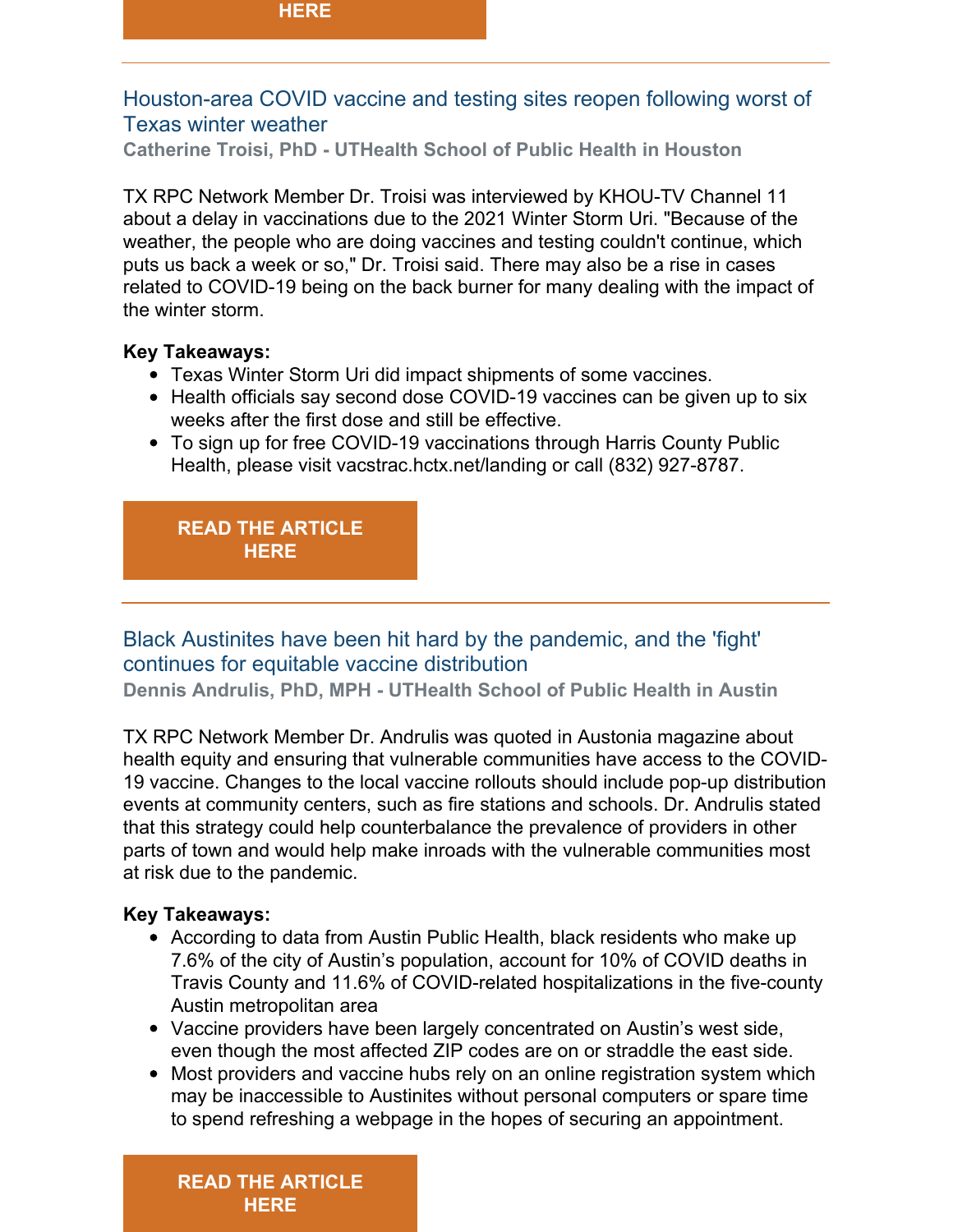# Texas Winter Storm May Lead to COVID-19 Surge

**Katelyn Jetelina, PhD, MPH - UTHealth School of Public Health in Dallas**

TX RPC Network Member Dr. Jetelina spoke to Texas Public Radio about the likelihood Texas will see a COVID-19 surge due to people leaving their COVIDsafe bubbles in search of electricity and running water during Winter Storm Uri. Many people left their homes to stay warm with friends or family, and people also gathered in warming centers and shelters. This is also concerning due to the presence of the B.1.1.7 variant, which has been identified in Texas. "Those could certainly be super spreader events, as well," Dr. Jetelina said.

#### **Key Takeaways:**

- Grocery stores and people standing in long lines for water could influence transmission of B.1.1.7.
- The presence of the B.1.1.7 variant in Texas could pass between people more easily and could also contribute to a surge in cases.
- The surge of cases will likely be a combination and interaction between the storm and the surge of variants.

**READ THE [ARTICLE](https://www.tpr.org/bioscience-medicine/2021-02-22/texas-winter-storm-may-lead-to-covid-19-surge) HERE**

# **TX RPC Partner Events**

# WEBINAR: World Obesity Day Summit, March 4, 2021

**Live Smart Texas**

Live Smart Texas observed World Obesity Day on March 4<sup>h</sup> with a summit highlighting the impact of obesity and how we can work together to address its many root causes.

Dr. Tom Farrey, Executive Director of the Sports & Society Program at the Aspen Institute was the keynote speaker. Dr. Farrey is dedicated to improving the world through sports. He founded the Sports & Society Program to convene leaders, facilitate dialogue, and inspire solutions that can help sports serve the public interest. Two years later, Project Play, its signature initiative, was launched to help stakeholders build healthy communities. After the Dr. Farrey's presentation they had members from Live Smart Texas (including Action for Healthy Kids!) share how Texans are addressing the obesity epidemic in our state, followed by the Partnership for a Healthy Texas session on the "State of Obesity in Texas."

# **VIEW THE [RECORDING](https://sph.uth.edu/research/centers/dell/webinars/webinar.htm?id=281056fe-aa33-4aea-b4b9-36c40b9e7367) HERE**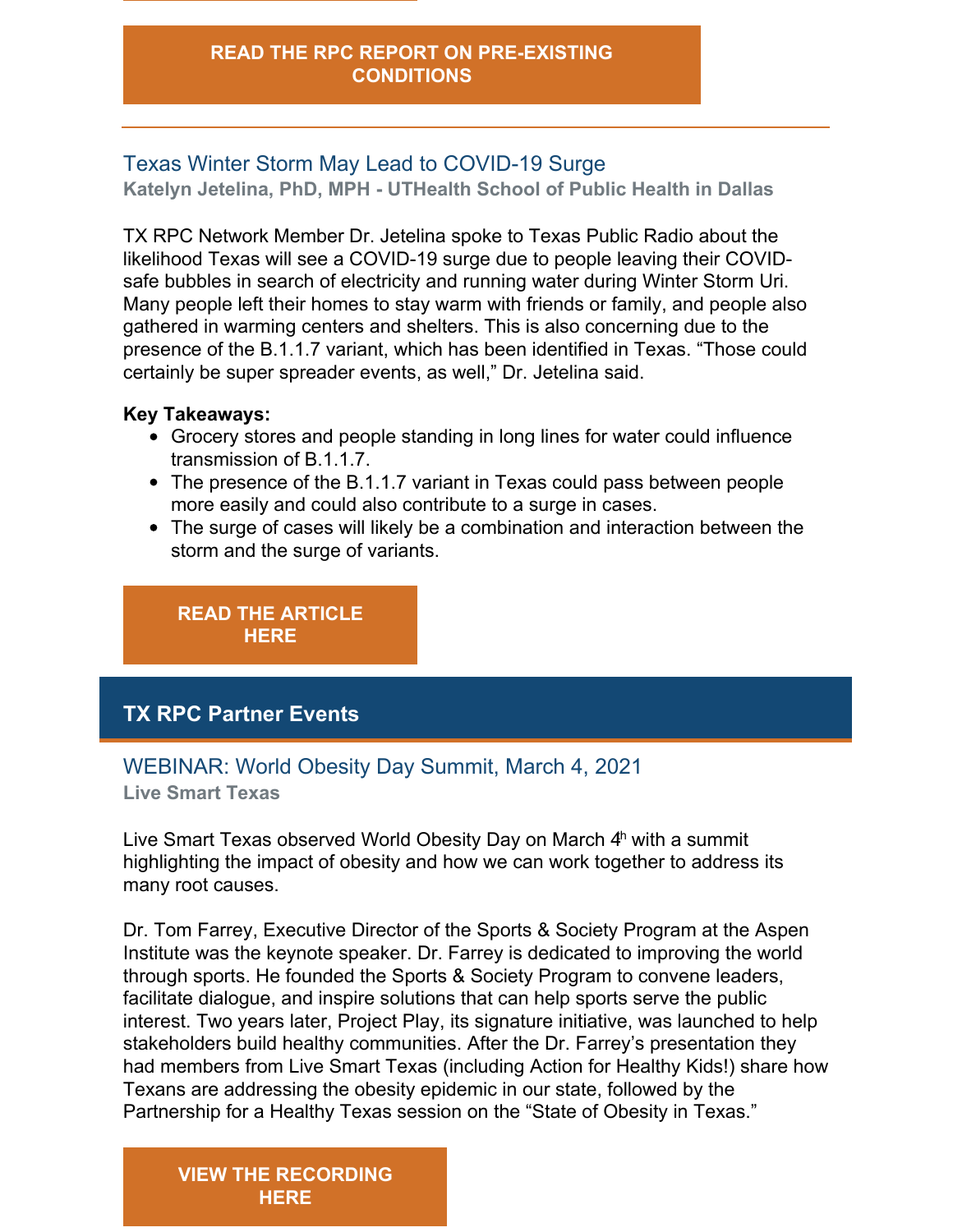### WEBINAR: State of Obesity in Texas, March 4, 2021 **Partnership for a Healthy Texas**

The Partnership for a Healthy Texas, with support from Methodist Healthcare Ministries, produced a report that paints a picture of the obesity crisis in Texas - in which more than a third of adults and nineteen percent of children have obesity - to serve as background to the Partnership's Legislative Priorities for the 87th Session.

On World Obesity Day, Live Smart Texas acknowledged the issues around obesity and the health effects on Texans after almost a year working and learning virtually due to COVID-19. The impacts that restrictions such as lockdowns have had on the overall health and mental wellbeing of Texans, and specifically on healthy weight management, are alarming. They are particularly concerning because of the growing body of evidence that suggests obesity heightens the risk of a more severe response to COVID-19 infection.

# **VIEW THE [RECORDING](https://sph.uth.edu/research/centers/dell/webinars/webinar.htm?id=281056fe-aa33-4aea-b4b9-36c40b9e7367) HERE (TIME STAMP 2:15:00)**

# WEBINAR: The Future of Quitting: Emerging mHealth Strategies for Smoking Cessation

**Michael & Susan Dell Center for Healthy Living**

Smoking is the leading cause of preventable death in the United States. While most smokers want to quit, access and adherence to evidence-based cessation treatment is poor. Mobile technology has enormous potential to overcome many of the barriers that have hampered the use of empirically supported smoking cessation treatment. This webinar explored the evolving field of smoking cessation interventions using smartphones and other emerging technologies.

**VIEW THE [RECORDING](https://sph.uth.edu/research/centers/dell/webinars/webinar.htm?id=5ca6d7f3-ba24-4467-b53c-383dde2b99c7) HERE**

# **Recent Publications by TX RPC Researchers**

Burt, S. A., Clark, D. A., **Gershoff, E. T.**, Klump, K. L., & Hyde, L. W. (2021). Twin Differences in Harsh Parenting Predict Youth's Antisocial Behavior. *Psychological Science*, 0956797620968532.

Davis-Kean, P., Domina, T., Kuhfeld, M., Ellis, A., & **Gershoff, E. T.** (2021). It Matters How You Start: Early Numeracy Mastery Predicts High School Math Course-Taking and College Attendance. https://psyarxiv.com/wdvth

Hong, J. S., Hunter, S. C., Kim, J., **Piquero, A. R.**, & Narvey, C. (2021). Racial differences in the applicability of Bronfenbrenner's ecological model for adolescent bullying involvement. *Deviant Behavior*, 42(3), 404-424.

**Kelder, S. H.**, Mantey, D. S., Van Dusen, D., Vaughn, T., Bianco, M., & **Springer, A. E**. (2021).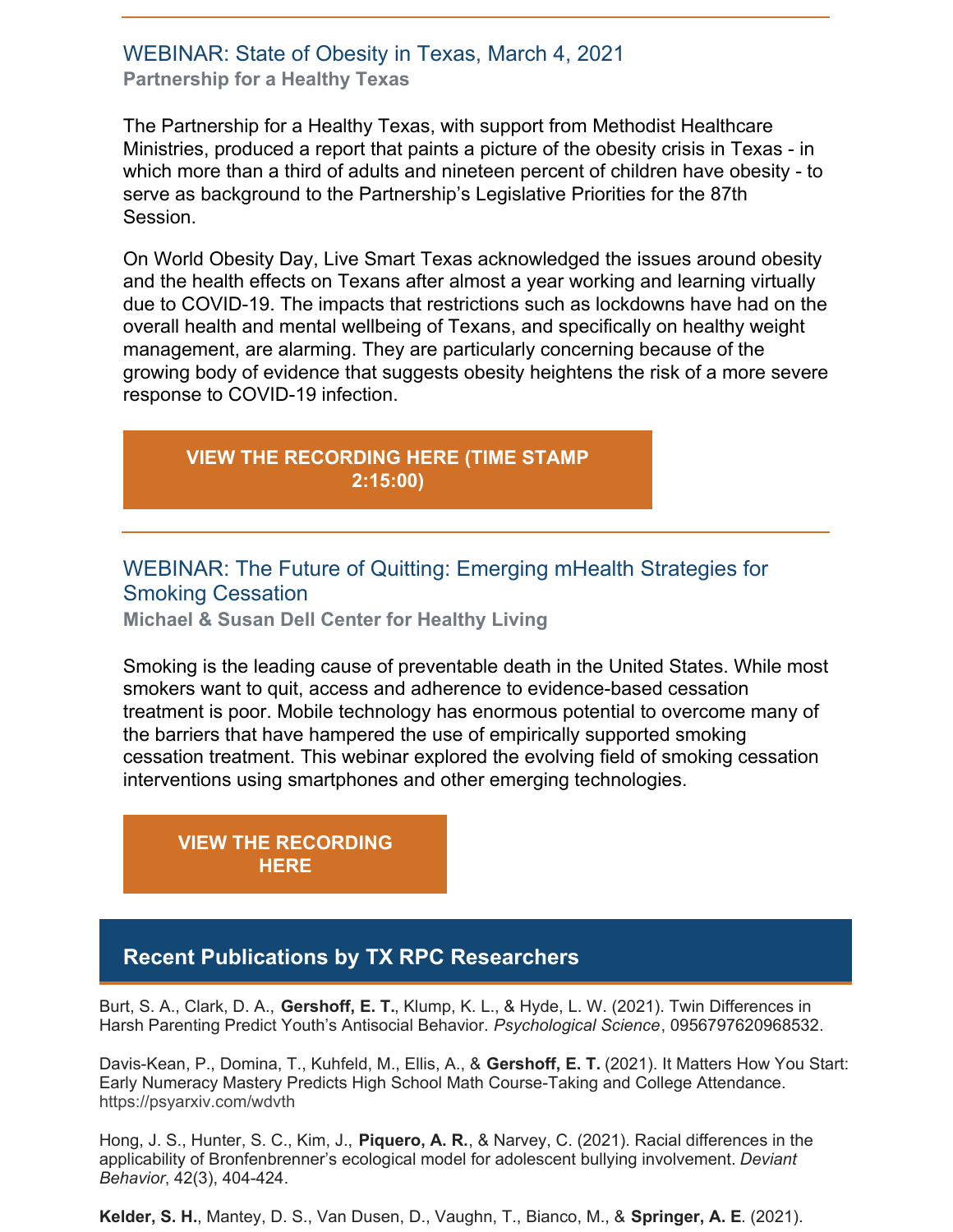Dissemination of CATCH My Breath, a middle school E-Cigarette prevention program. *Addictive Behaviors*, 113, 106698.

Kellstedt, D. K., Washburn, D. J., Lee, S., Gwarzo, I., Ahenda, P., & **Maddock, J. E.** (2021). Household motor vehicle ownership and obesity among Indian females and males: 2005–2016. *International Health*, 13(2), 143-150.

Masiano, S., Machine, E., Mphande, M., **Markham, C.**, Tembo, T., Chitani, M., Mkandawire, A., Mazenga, A., Ahmed, S., & Kim, M. (2021). Video-Based Intervention for Improving Maternal Retention and Adherence to HIV Treatment: Patient Perspectives and Experiences. *International Journal of Environmental Research and Public Health*, 18(4), 1737.

Sattler, M. C., Ainsworth, B. E., Andersen, L. B., Foster, C., Hagströmer, M., Jaunig, J., Kelly, P., **Kohl III, H.W.**, Matthews, C. E., Oja, P., Prince, S. A., & van Poppel, M. N. (2021). Physical activity self-reports: past or future?. *British Journal of Sport Medicine; doi: 10.1136/bjsports-2020-103595*

Xie, L., Atem, F., Gelfand, A., **Delclos, G., & Messiah, S. E.** (2021). Association between asthma and sugar-sweetened beverage consumption in the United States pediatric population. *Journal of Asthma*, 1-11.

Zewdie, H., Zhao, A. Y., Patel, H. H., Hansen, E., **Messiah, S. E.**, Armstrong, S. C., Skinner, A. C., Neshteruk, C. D., Hipp, J. A., & D'Agostino, E. M. (Feb 2021). The Association Between Neighborhood Quality, Youth Physical Fitness, and Modifiable Cardiovascular Disease Risk Factors. *Annals of epidemiology,* 57: 30-39. <https://doi.org/10.1016/j.annepidem.2021.02.004>

Zucker, T. A., Cabell, S. Q., Petscher, Y., Mui, H., **Landry, S. H.,** & Tock, J. (2021). Teaching Together: Pilot study of a tiered language and literacy intervention with Head Start teachers and linguistically diverse families. Early Childhood Research Quarterly, 54, 136-152.

#### **COVID-19 Publications**

Callaghan, T., Lueck, J. A., Trujillo, K. L., & **Ferdinand, A. O.** (2021). Rural and urban differences in COVID-19 prevention behaviors. *The Journal of Rural Health: Official Journal of the American Rural Health Association and the National Rural Health Care Association, 1-9*. <https://doi.org/10.1111/jrh.12556>

**Jetelina, K. K., Knell, G.**, & Molsberry, R. J. (2021). Changes in intimate partner violence during the early stages of the COVID-19 pandemic in the USA. *Injury Prevention*, 27(1), 93-97.

#### **General:**

#### **Texas Population Publications**

Sumbe, A., Clendennen, S. L., Opara, S. C., Jackson, C. D., Chen, B., **Wilkinson, A. V., & Harrell, M. B.** (2021). ENDS Device Type and Initiation of Combustible Tobacco Products Among Adolescents. *Nicotine and Tobacco Research*, 23(3), 479-486.

**Rodríguez, L.**, Banks, T., Barrett, N., Espinoza, M., & Tierney, W. M. (2021). A Medical School's Community Engagement Approach to Improve Population Health. Journal of Community Health, 46: 420-427.

Walker, T. J., Craig, D. W., Robertson, M. C., **Szeszulski, J.,** & Fernandez, M. E. (2021). The relation between individual-level factors and the implementation of classroom-based physical activity approaches among elementary school teachers. Translational Behavioral Medicine. <https://doi.org/10.1093/tbm/ibaa133>

## **About the TX RPC Project**

The Texas Research-to-Policy Collaboration (Texas RPC) Project is a non-partisan network that aims to bridge research and policy by supporting partnerships between child health researchers and policymakers.

#### **Learn more [online](https://sph.uth.edu/research/centers/dell/legislative-initiatives/research-to-policy-collaboration-project)**.